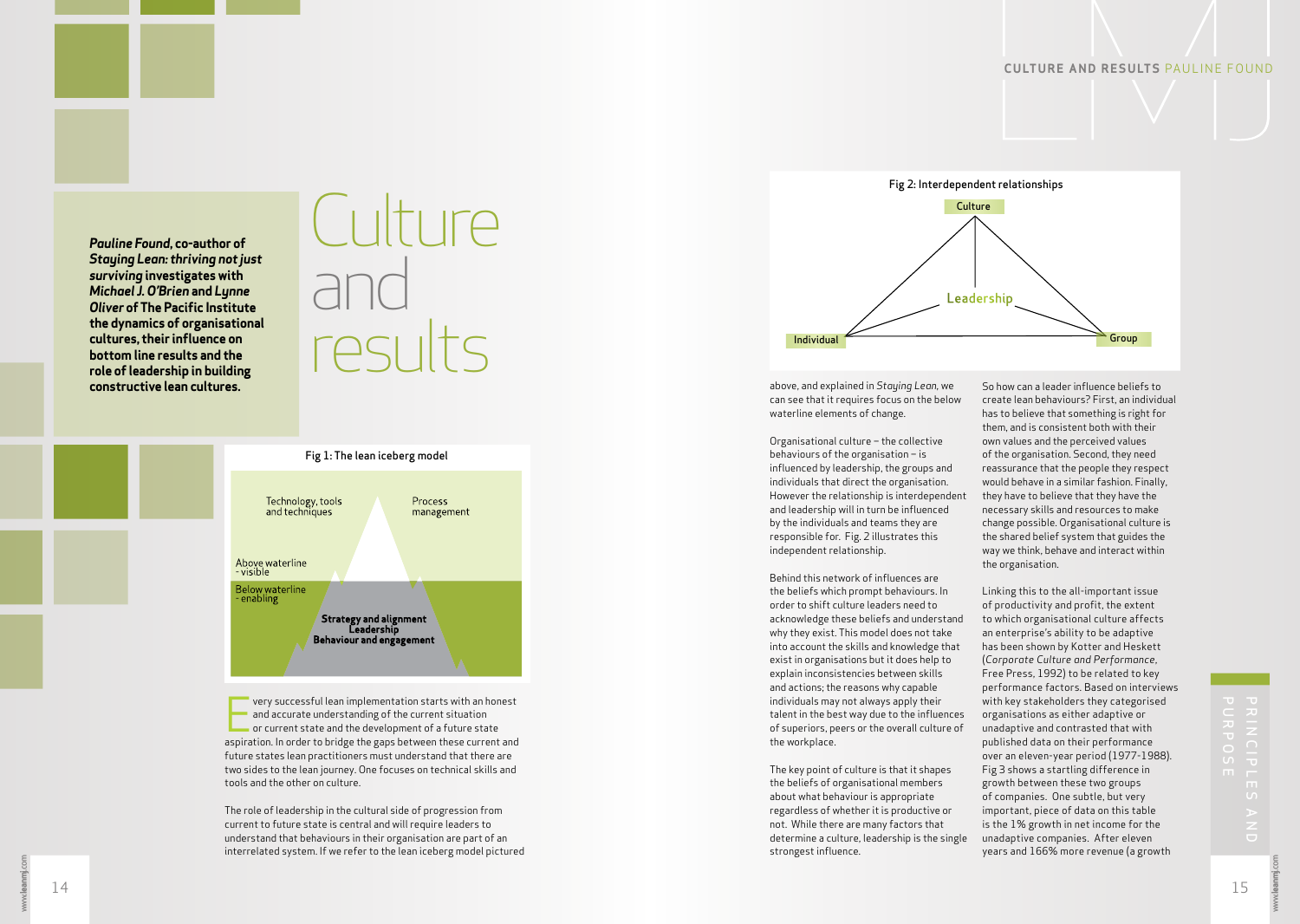of 10% per year) the bottom line has not moved significantly. All that additional revenue has been used to fund increasing overheads - more appropriately defined in lean terms as waste. At the same time, the adaptive companies' net income has grown faster than their revenue, which means that they are not only growing revenue, but they are also eliminating waste and overhead.

|                        | Unadaptive<br>Culture | Adaptive<br>Culture |
|------------------------|-----------------------|---------------------|
| Revenue                | 166%                  | 682%                |
| Workforce              | 36%                   | 282%                |
| <b>Stock</b><br>prices | 74%                   | 901%                |
| Net Income             | 1%                    | 756%                |

Fig 3: This table presents the growth in select organisations from 1977 - 1988 from John Kotter and James Heskett Corporate Culture and Performance, Free Press, 1992

## **Culture and Performance**

While Kotter and Heskett have clearly shown the relationship between culture and performance, the real test is: can you change organisational performance by shifting culture? At The Pacific Institute (TPI), the work of Drs Robert Cooke and J.C Lafferty of Human Synergistics, who created the Organisational Culture Inventory® (OCI®) have used the circumplex as a method for further investigation of this possibility.

In simple terms the OCI measures the extent to which the culture is constructive (adaptive) or defensive (unadaptive). Utilising the OCI as part of an integrated lean transformation process enables an organisation to measure the shift in culture and any corresponding growth in performance. One of TPI's first engagements with this new transformational process was with a shipping company in Asia. In a two-year period, the client achieved an amazing shift in culture and a corresponding shift in financial performance. The data below documents that change.



Fig 4: OCI circumplex from Robert A. Cooke and J. Clayton Lafferty, Organizational Culture Inventory<sup>®</sup>, Human Synergistics International, USA. Copyright © 1987-2010. All rights reserved. Used by permission. (Reduced staffing costs came from reduced overtime and absenteeism (higher employee engagement) and without any staff reductions.)

The circumplex model presented above plots the results of a culture audit along 12 behavioural styles grouped into three factors. For the purpose of this article we will focus on three factors: passive/defensive, aggressive/defensive and constructive.

The passive/defensive styles are at direct odds with the principles of lean, and represent wasteful behaviours. The underlying drive of a passive/defensive culture is to avoid risk by preventing the organisation from changing. The bureaucratic, unresponsive nature of these cultures stems from an entitlement belief and any proposed change to the organisation or its systems is seen as a threat to stability. These cultures resist change through inaction, creating more and more waste in the system. The customer, adding value, and striving for excellence is frustrated by "this is the way we have always done it!" This cultural style not only creates massive amounts of waste, it creates complexity that places undue burdens on disparate parts of the organisation

The arrogance that is the hallmark of the aggressive/defensive styles has clearly been shown to create uneven performance. Aggressive/defensive organisations will generally discover a new approach and utilise it blindly, well beyond its period of appropriate use, until a business critical issue forces a shift to a new paradigm. This creates a disruptive pattern of success and failure. The positivity just after a new approach is embraced causes the culture to lock onto it but means it is oblivious to early signs of changes in the market place that mean the approach is becoming redundant. Aggressive/ defensive arrogance can become so strong that it not only ignores customer preferences but articulates that the customer is wrong. This is clearly counteractive to the creation of la true lean culture.

Readers will note that 'perfectionistic' is one of the four styles of aggressive/ defensive cultures. It is important to understand that this is significantly different from a culture that strives for perfection. On the circumplex 'perfectionist'